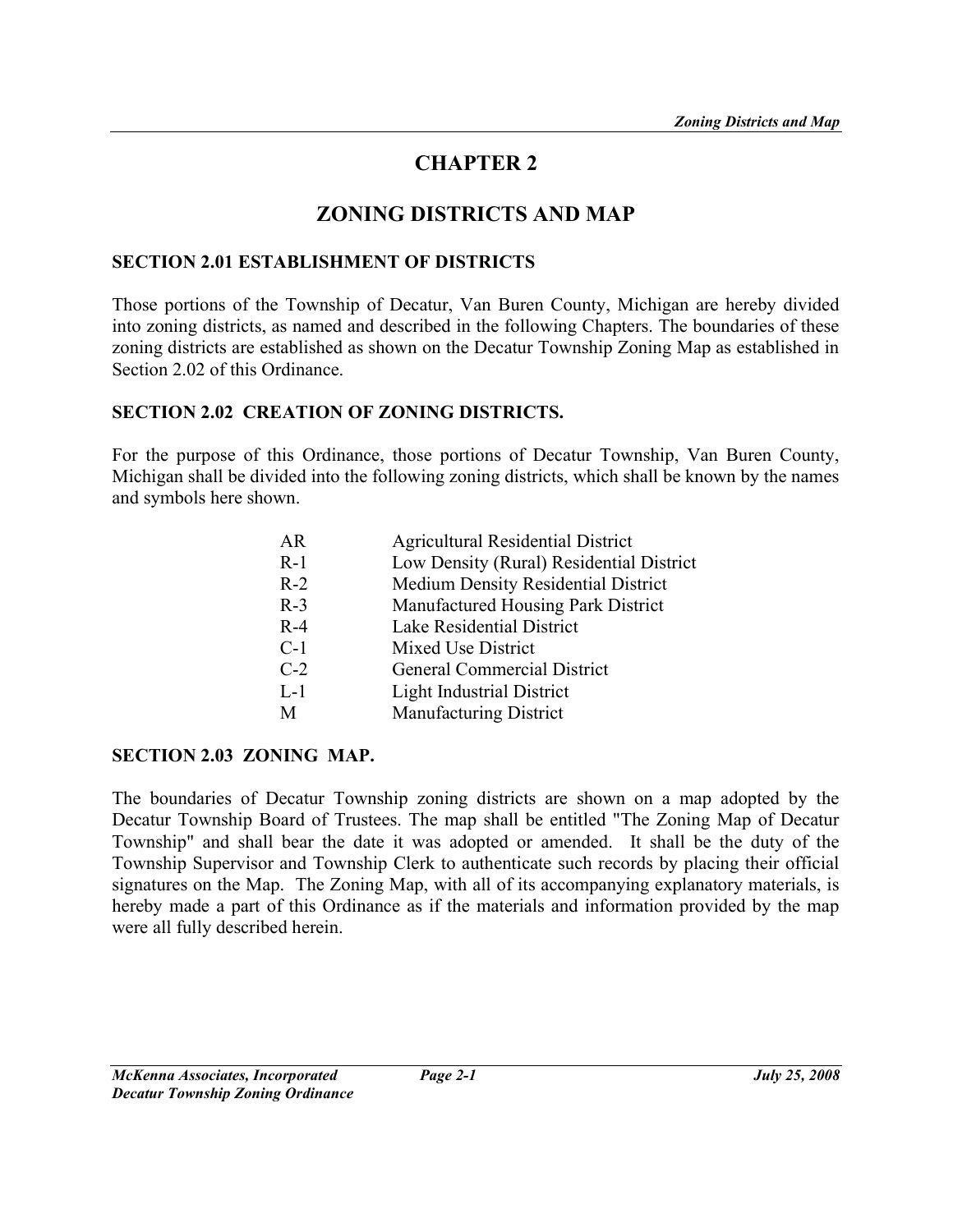# SECTION 2.04 APPLICATION OF THIS ORDINANCE.

Except as otherwise provided in this Ordinance, erection of buildings and uses of land shall conform to the specific provisions for the zoning districts involved. No land shall be developed, redeveloped, use commenced, expanded or continued within the Township except as specifically, or by necessary implication, as authorized by this Ordinance. Lawful nonconforming structures and uses existing at the time of passage of this Ordinance are specifically governed by Chapter 20, and generally governed by this Ordinance.

#### SECTION 2.05 INTERPRETATION OF DISTRICT BOUNDARIES.

- A. Unless otherwise shown, the boundaries of the districts are lot lines, the center lines of streets or alleys, or such lines extended, and the limits of Decatur Township.
- B. Where a district boundary line as shown on the Zoning Map, divides a lot which was in a single ownership of record at the time of enactment of this Ordinance, the use authorized thereon and the other district requirements applying to the most restricted portion of such lot, under this Ordinance, shall be considered as extending to the entire lot.
- C. Where due to the scale, lack of detail or illegibility of the Zoning Map of this Ordinance, there is any uncertainty, contradiction, or conflict as to the intended location of any district boundary lines, said lines shall be interpreted upon written request, or upon its own motion, by the Zoning Board of Appeals, after recommendation by the Planning Commission.
- D. Where a district boundary line follows a shoreline, such boundary shall be construed to be the shoreline. In the event of a change in the shoreline, the boundary line shall be construed to move with the actual shoreline. Boundaries indicated as approximately following the center line of streams, rivers, canals, lakes or other bodies of water shall be structured to follow such center lines.
- E. Boundaries indicated as approximately following platted lot lines, property lines, section lines or other lines of a government survey as they exist as of the effective date of this Ordinance or as applicable amended thereto shall be construed as following such lines.
- F. Lines parallel to street without indication of the depth from the street line shall be construed as having a depth of three hundred (300) feet from the front lot line.